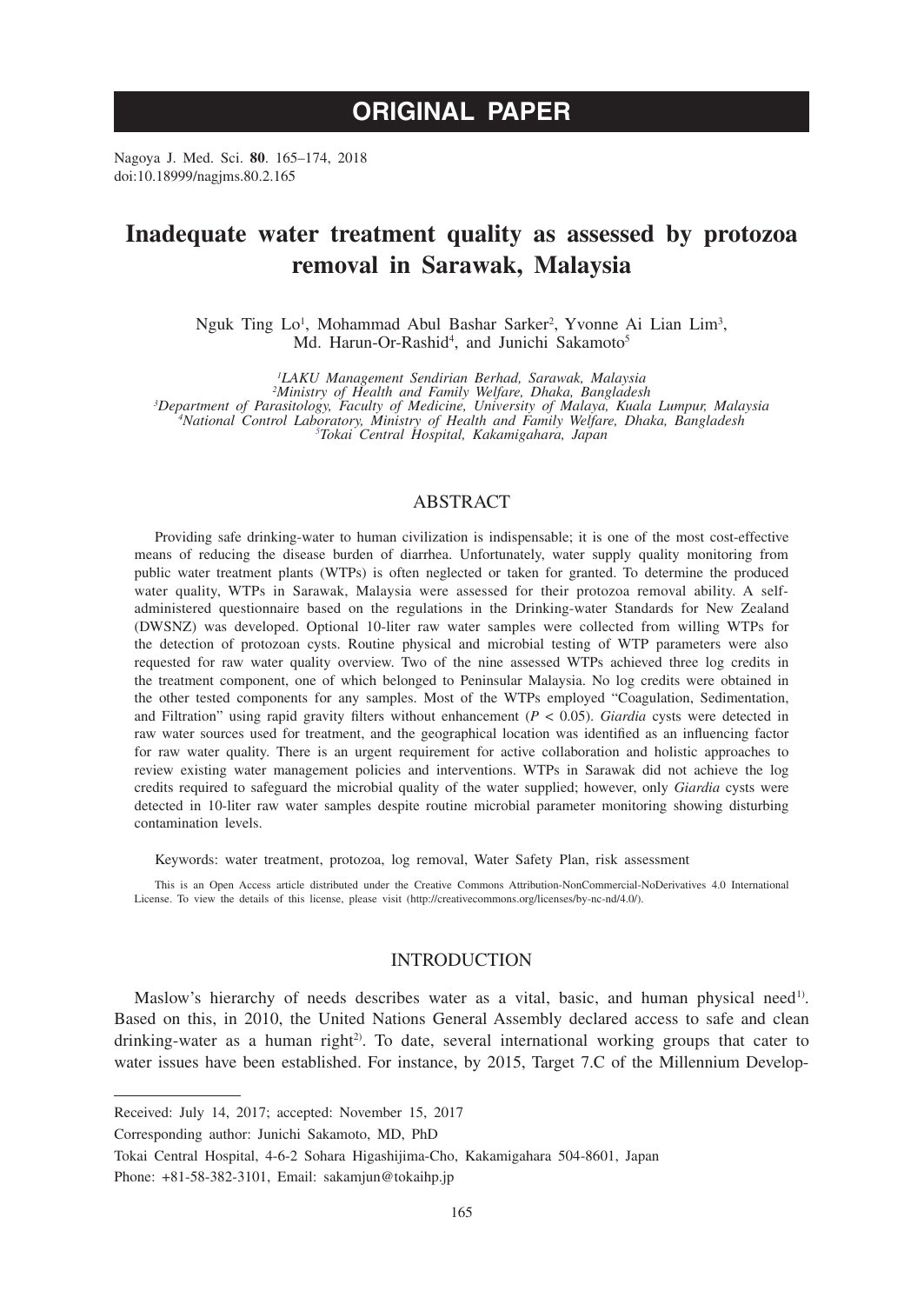ment Goals (MDGs) has been determined to halve the proportion of the population not having sustainable access to safe drinking-water by  $2015<sup>3</sup>$ . This target is deemed to underpin several other MDGs, particularly, MDG 4 to reduce child mortality, because this is mainly associated with diarrheal diseases where access to safe water is limited<sup>4</sup>). Although Malaysia reported that it had achieved clean piped water delivery to approximately 98% urban population and 87% rural population in 2000, diarrheal outbreaks still persist<sup>3)</sup>.

In the  $19<sup>th</sup>$  century, Robert Koch hypothesized that water supplies could be an etiological agent for the spread of diseases, and various interventions have been studied since then<sup>5)</sup>. Water treatment intervention has been noted as the most cost-effective method for globally reducing water-borne diseases<sup>5-8)</sup>. Contaminated water could be an etiological agent for communicable diseases, such as rotavirus infection<sup>9)</sup> and cryptosporidiosis<sup>10-12</sup>, as well as non-communicable diseases, such as bladder cancer<sup>13)</sup> and cognitive disorders<sup>14)</sup>. Cryptosporidiosis, for instance, was not considered as a human health risk until 197615). Therefore, the establishment of assessment methods concerning emerging water-borne diseases is considered important.

Intervention in water, sanitation, and hygiene (WSH) could approximately reduce 10% of the total global disease burden<sup>6-8)</sup>. It is noteworthy that even developed countries carry disease burdens similar to developing countries7,8,15). The World Health Organization (WHO) introduced disability-adjusted life years (DALY) to measure the disease burden related to WSH diseases and set the ideal limit at 10<sup>-6</sup> DALY/person/year<sup>16,17</sup>). In 2002, the total WSH-related disease burden in Malaysia was 123 DALY (5  $\times$  10<sup>-6</sup> DALY/person/year) and accounted for 3.5% of the country's total DALY<sup>8)</sup>. Several previous studies have used DALY as an indicator<sup>16)</sup>.

The Water Safety Plan (WSP), multidisciplinary approach managing safe water from catchment to the point-of-use, driven by health-based targets, was introduced by the WHO in 2004 to prevent adverse water-associated effects<sup>16</sup>. Microbial quality risk assessments in the WSP emphasize protozoa monitoring because although *Escherichia coli* and other fecal coliforms indicate presence of certain microbial pathogens, this does not include all species, such as chlorine-resistant *Cryptosporidium*11,15-17). Several developed countries, such as Japan and New Zealand<sup>18,19)</sup>, require compulsory WSP implementation by water purveyors. Influenced by this international drive, the local government of Sarawak took proactive steps to develop a WSP framework for all water purveyors in 2011. Unfortunately, the plan was more of a formality rather than a call to continual action.

Cryptosporidiosis outbreaks can occur globally<sup>10-12,15</sup>), the most well-known being the 1993 Milwaukee outbreak, which originated from substandard water supplies and resulted in illness affecting >400,000 people<sup>12</sup>. Although no outbreaks have been recorded, several Malaysian studies have reported the presence of *Cryptosporidium* and *Giardia* in water bodies<sup>11,20-22)</sup>. Previous studies have revealed that outbreaks are usually under-reported, and that robust protozoa may remain undetected during routine quality control procedures<sup>5,16,23)</sup>. To date, protozoal water contamination is not a notifiable disease, and protozoan testing is not mandatory for water quality monitoring in Malaysia. There has been no study that yet addresses susceptibility levels of these pathogens to the methods employed in water treatment plants (WTPs) in Sarawak.

Hence, this study aims at assessing the efficacy of WTPs in the elimination of *Cryptosporidium* risk using the log credit approach, regulated by the Drinking-water Standards for New Zealand (DWSNZ)18). Apart from log credit assessment, descriptive comparisons based on physical (pH, color, and turbidity) and microbial (total and fecal coliforms, *Cryptosporidium* oocysts, and *Giardia* cysts) parameters for willing WTPs were made. This study was anticipated to add value from the water treatment processes and technology perspective to ensure safe water supply.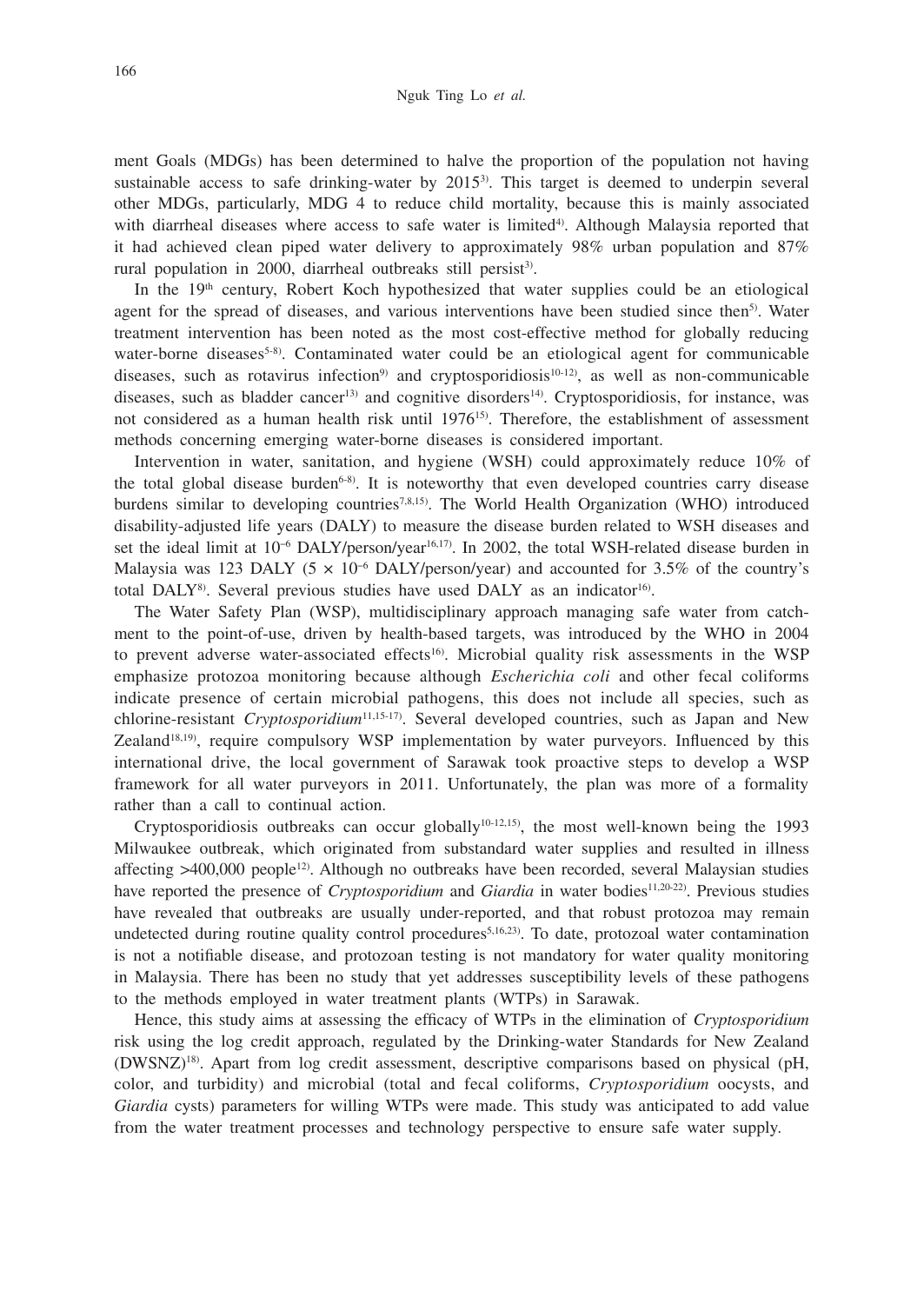## **METHODS**

### *Samples*

Public WTPs in Sarawak, Malaysia with population ≥10,000 and that source raw water for treatment from surface water were targeted. Twenty-five eligible WTPs across eleven administrative divisions were identified (Figure 1) and managed by four main players: Kuching Water Board, Sibu Water Board, LAKU Management Sdn. Bhd., and Sarawak Public Works Department. This study was approved by the Medical Ethics Committee of University Malaya Medical Center (Ethics Committee Reference Number 890.11).

#### *Questionnaire*

The log credit approach, developed by  $DWSNZ^{18}$ , was used as the performance target. According to this standard, a default four log credit applies where the raw water protozoa risk was never determined. For the purpose of this study, the standard requirements were transformed into a self-administered questionnaire under the log credit assessment components. Except for demographic information, a bipolar survey scale with forced "Yes" or "No" choices was used in the questionnaire for three main treatment components: Pre-treatment, Treatment, and Inactivation. The log credit score ranges from minimum 0 to maximum 8, as summarized in Table 1. The questionnaire was reviewed by a Sarawak Water Supply Consultative Committee member and by university professors, who are experts in protozoa and water engineering. A log credit is defined as follows: Log credit =  $log_{10} (1/\{1\}-(percentage$  removal/100) $)).$ 

#### *Raw Water Sampling*

In addition to log credit assessment, the participants were encouraged to send a 10-liter raw water sample to the University of Malaya Laboratory, Department of Parasitology for standard analysis in accordance with the United States Environmental Protection Agency (US EPA), Method 1623: *Cryptosporidium* and *Giardia* in water by filtration/ immunomagnetic separation/



**Fig. 1** Geographical and administrative divisions of Sarawak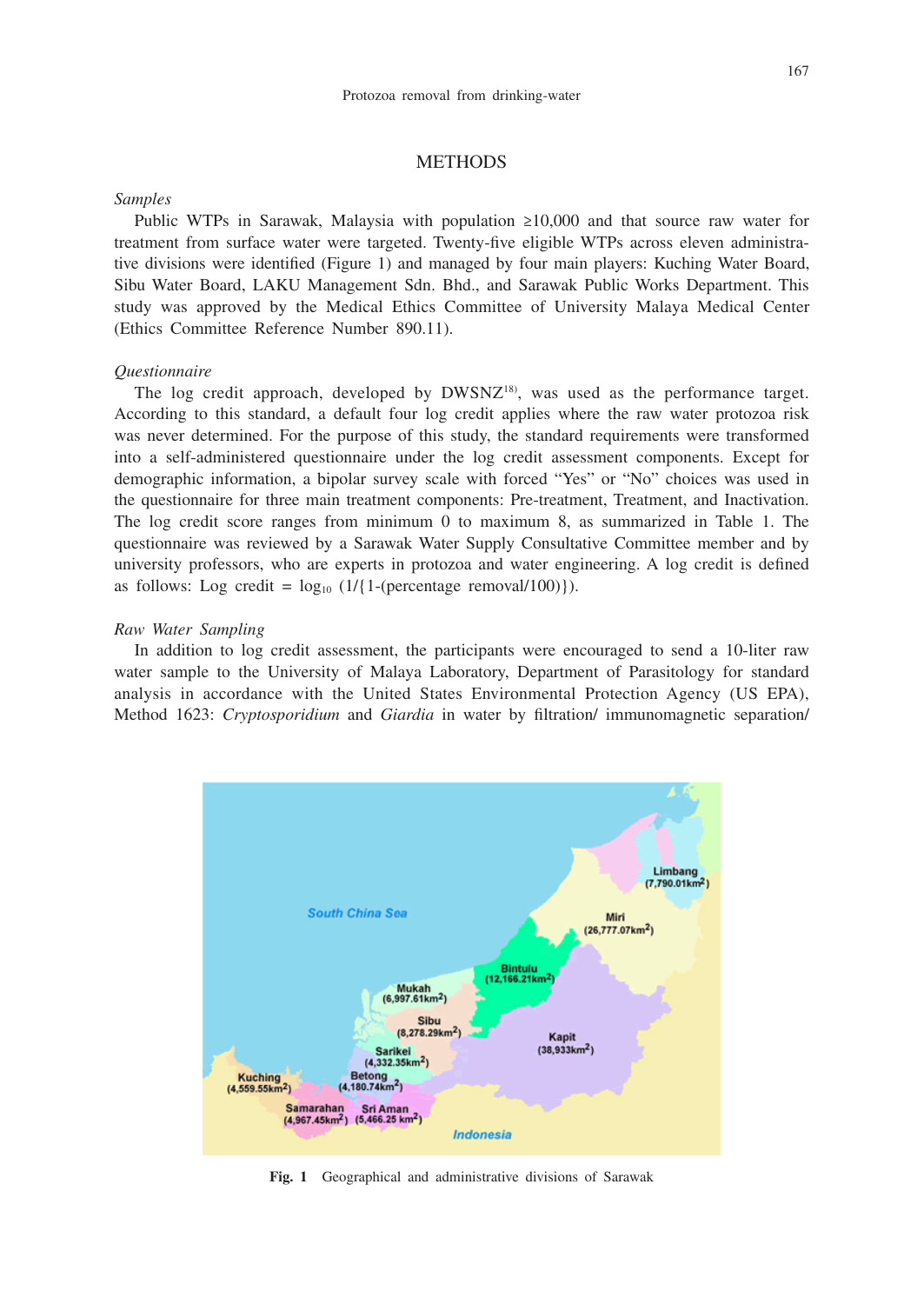| Section          | Sub-sections (treatment options)                | Log credit can be<br>obtained |
|------------------|-------------------------------------------------|-------------------------------|
| Pre-treatment    | Bank filtration                                 | $0.5 - 1.0$                   |
|                  |                                                 |                               |
| <b>Treatment</b> | Coagulation or sedimentation without filtration | 0.5                           |
|                  | Coagulation, sedimentation and filtration       | $3.0 - 4.0$                   |
|                  | Coagulation, direct filtration                  | $2.5 - 3.0$                   |
|                  | Filtration without coagulation                  | $1.0 - 2.5$                   |
|                  |                                                 |                               |
| Inactivation     | Chlorine dioxide                                | up to $3.0$                   |
|                  | Ozone                                           | up to $3.0$                   |
|                  | Ultraviolet light                               | up to $3.0$                   |

**Table 1** Log credits condition for different treatment options

immunofluorescence assay<sup>24</sup>). The sampling was voluntary because of financial constraints, as the participating WTPs had to bear the cost of analysis.

# *Data Collection*

In January 2012, the prepared questionnaire was sent as an attachment via e-mail to the person in charge of the water quality at each water purveyor. The participants were provided three months to respond and were followed up via periodic e-mail reminders; however, because of a low response rate, a second survey was conducted from May 15 to 30, 2012 using a Google questionnaire. This round also involved extended e-mail invitations to participants from Peninsular Malaysia. Besides the questionnaire, WTPs in Sarawak were requested to provide routine raw water treatment details (i.e., pH, turbidity, color, and total and fecal coliform counts).

#### *Statistical Analyses*

The data was entered into a Microsoft Excel file via a personal computer. The names of the participating WTPs were denoted with letters to maintain confidentiality. IBM SPSS Statistics, version 19.0 for Windows, was used for descriptive statistics, Cronbach's Alpha value, the Chisquared test, and Fisher's exact test.  $P < 0.05$  was considered statistically significant.

# RESULTS

#### *Demographic Characteristics*

At the end of the survey period, the questionnaires were returned from eight of the 25 WTPs in Sarawak and one WTP in Peninsular Malaysia (Table 2). An open-ended question requesting the respondents' opinion regarding public health experiences of raw water quality was included in the questionnaire. WTP "X" from Peninsular Malaysia, aware of *Cryptosporidium* and *Giardia* presence in raw water, suggested that it resulted from upstream human or animal fecal contamination. WTP "X" was the only WTP that had an existing protozoa monitoring program. WTP "G" expressed concern over rotavirus, which recently caused an outbreak in certain parts of Sarawak. The knowledge of other WTPs on microbial risks to public health was limited to coliform groups (i.e., *E. coli*). They suggested the expectation that the Ministry of Health would instruct them on the next course of action, should violations or water-borne disease outbreaks occur.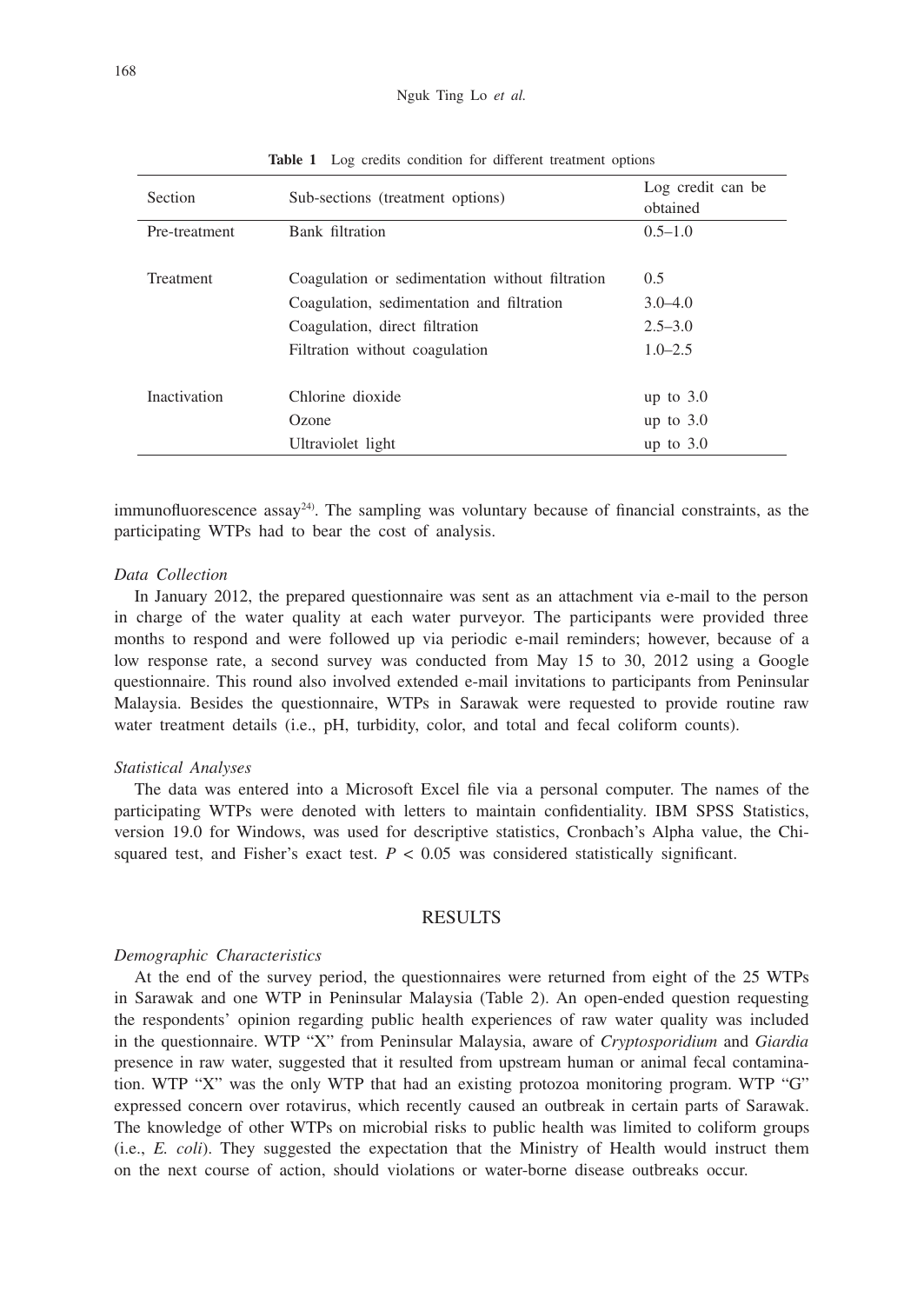| Administrative Region | Code of<br><b>WTP</b> | Population <sup>a</sup> ,<br>(000) | Age of WTP<br>(years) | Log<br>Credit |
|-----------------------|-----------------------|------------------------------------|-----------------------|---------------|
| Southern              | A                     | 683.6                              | $\geq 11$             | 0.0           |
|                       | B                     | 227.5                              | $\geq 11$             | 0.0           |
|                       |                       |                                    |                       |               |
| Central               | $\mathcal{C}$         | 257.8                              | $\geq 11$             | 3.0           |
|                       | D                     | 257.8                              | $\geq 11$             | 0.0           |
|                       | E                     | 32.7                               | $\geq 11$             | 0.0           |
|                       |                       |                                    |                       |               |
| Northern              | F                     | 231.2                              | $\geq 11$             | 0.0           |
|                       | G                     | 371.4                              | $\geq 11$             | 0.0           |
|                       | H                     | 92.2                               | $\geq 11$             | 0.0           |
|                       |                       |                                    |                       |               |
| Reference WTP in      | X                     | 251.8                              | $\geq 11$             | 3.0           |
| Peninsular Malaysia   |                       |                                    |                       |               |

**Table 2** Demographic characteristic of WTPs

WTP, Water Treatment Plant

a Information from Department of Statistics Malaysia, *Basic Population Characteristics by Administrative District*, 2010

WTP "F" did not respond to this question.

#### *Log Credit Assessment*

All participating WTPs are conventional water treatment plants and apply "Coagulation, Sedimentation, and Filtration" for treatment. WTP "C" and "D" claimed to have bank filtration, but failed to fulfill the requirements for log credit gain. WTP "X" and "C" obtained three log credits for answering "Yes" to all eight questions indicated in Table 3, whereas the other WTPs did not obtain any log credits. Although WTP "X" had enhanced filtration, they failed to obtain an additional log credit. For the Inactivation component, it was observed that all WTPs used chlorine-based disinfection and thus, none of them obtained any log credits.

The populations of each WTP were weighed based on the lowest estimated proportion, and were used for statistical analysis (Table 2). The Cronbach's Alpha for this Treatment component was 0.798 (Table 3).

#### *Protozoan Cyst Detection in Raw Water*

Raw water samples for protozoan cyst detection were collected from the intake points of three of the four water purveyors in Sarawak. Totally, eleven raw water samples were tested for both *Cryptosporidium* oocysts and *Giardia* cysts (Table 4). Four samples were received from WTP "Y," one from WTP "C," two from WTP "F," one from WTP "G," and three from WTP "H"; however, the samples submitted did not cover all available intake points.

### *Physical and Microbial Parameters*

Three WTPs situated in the northern Sarawak submitted complete routine monitoring data for the year 2011 (Table 5). WTP "F" sourced the raw water from a reservoir (dam), whereas WTPs "G" and "H" sourced raw water from rivers. WTP "F" showed relatively lower physical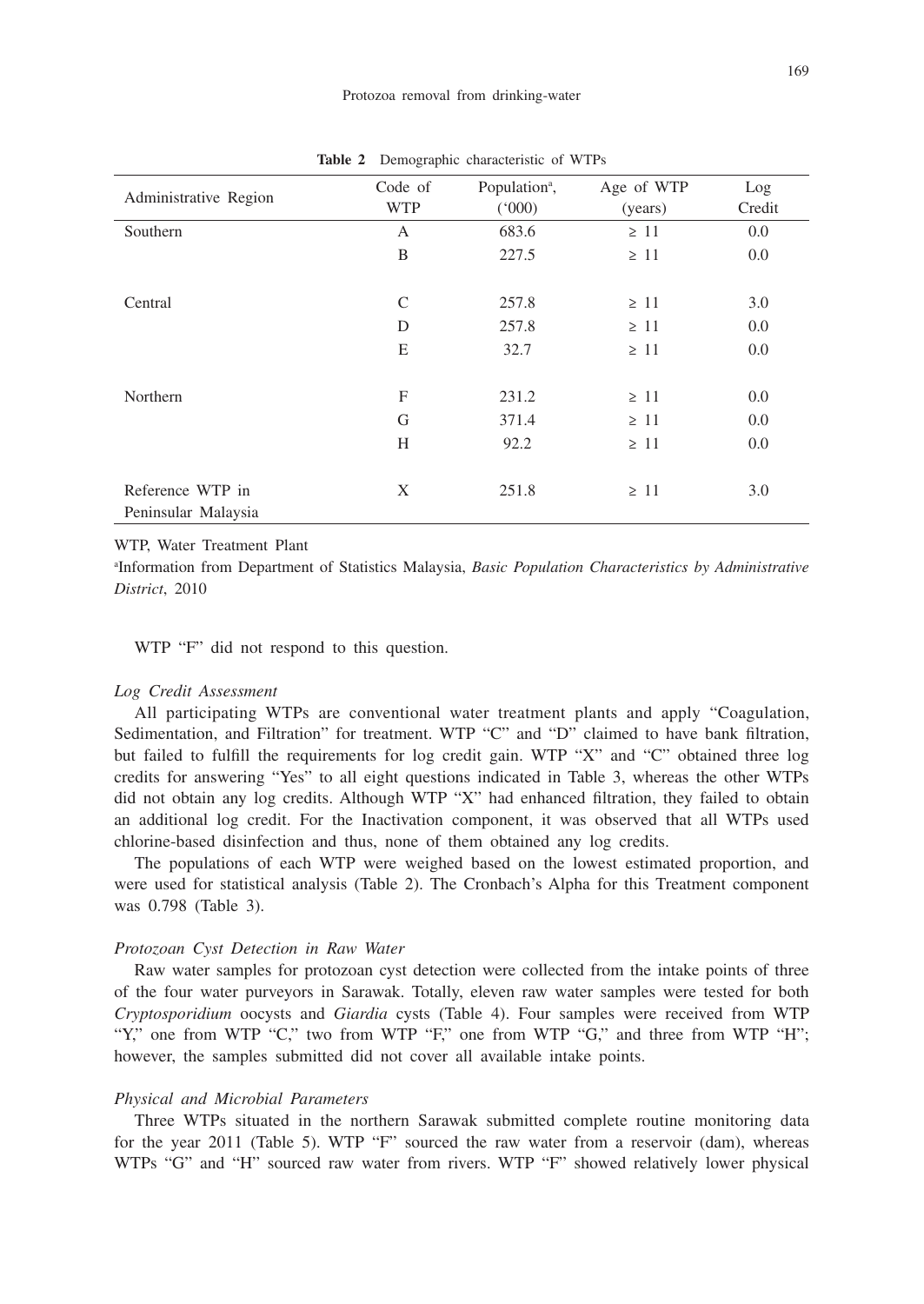| Criteria for Coagulation, Sedimentation, and Filtration         | Yes N<br>$(\%)$ | No N<br>$(\%)$ | $P$ -value <sup><math>a</math></sup> |
|-----------------------------------------------------------------|-----------------|----------------|--------------------------------------|
| Q1. Is the filtration a rapid gravity granular media design (or | 478,296         | 10,137         | 0.035                                |
| pressure equivalent)?                                           | (97.9)          | (2.1)          |                                      |
| Q2. Does all water pass through the full coagulation, floccula- | 377,843         | 110,590        | 0.141                                |
| tion, sedimentation, and filtration process; where all parts of | (77.4)          | (22.6)         |                                      |
| which are continuous, excluding any periods when the filtered   |                 |                |                                      |
| water is not going to supply?                                   |                 |                |                                      |
| Q3. Was turbidity from each filter being measured continuously  | 251,312         | 237,121        | 0.328                                |
| for the past one month period? (one turbidimeter to each filter | (51.5)          | (48.5)         |                                      |
| or housing)                                                     |                 |                |                                      |
| Q4. Is turbidity for each filter being sampled sequentially (no | 261,449         | 226,984        | 0.492                                |
| blending) for five minutes?                                     | (53.5)          | (46.5)         |                                      |
| Q5. Was the turbidity $\leq 0.30$ NTU for more than 95% of the  | 201,262         | 287,171        | 0.141                                |
| time when filter is online for the past one month?              | (41.2)          | (58.8)         |                                      |
| Q6. Was the turbidity $\leq 0.50$ NTU for more than 99% of the  | 201,262         | 287,171        | 0.141                                |
| time when filter is online for the past one month?              | (41.2)          | (58.8)         |                                      |
| Q7. Was the turbidity does not exceed 1.00 NTU for the          | 332,131         | 156,302        | 0.328                                |
| duration of any three-minute period?                            | (68.0)          | (32.0)         |                                      |
| Q8. Is there any enhancement done to the filter performance?    | 100,720         | 387,713        | 0.035                                |
|                                                                 | (20.6)          | (79.4)         |                                      |

**Table 3** Log credit characteristics for Treatment component (N=488,433)

NTU, Nephelometric Turbidity Unit a Fisher's Exact Test

| Raw water samples from WTP tested <sup>a</sup> | Date of    | Cryptosporidium   | Giardia cyst,  |
|------------------------------------------------|------------|-------------------|----------------|
|                                                | sampling   | oocyst, per liter | per liter      |
| Intake No. 1 of " $Y^b$ "                      | 21/03/2012 | ND                | 0.67           |
| Intake No. 2 of " $Y^b$ "                      | 21/03/2012 | N <sub>D</sub>    | 0.50           |
| Intake No. 3 of " $Y^b$ "                      | 21/03/2012 | N <sub>D</sub>    | 0.33           |
| Reservoir of "Yb"                              | 21/03/2012 | ND.               | 0.17           |
| River Intake of "C"                            | 20/03/2012 | N <sub>D</sub>    | N <sub>D</sub> |
| River Intake of "F"                            | 20/02/2012 | N <sub>D</sub>    | ND.            |
| Reservoir of "F"                               | 20/02/2012 | N <sub>D</sub>    | ND             |
| Intake of "G"                                  | 09/02/2012 | N <sub>D</sub>    | ND             |
| River No. 1 of "H"                             | 20/02/2012 | ND.               | 0.67           |
| River No. $2$ of "H"                           | 20/02/2012 | ND                | 0.33           |
| Intake of "H"                                  | 09/02/2012 | ND                | 0.30           |

**Table 4** Laboratory analysis (N=11)

WTP, Water Treatment Plant; ND, Not detected

a Grab sample of 10-L and tested by third-party laboratory using US Environmental Protection Agency Method 1623.

b A WTP located in Southern Region but did not participate in log credit assessment.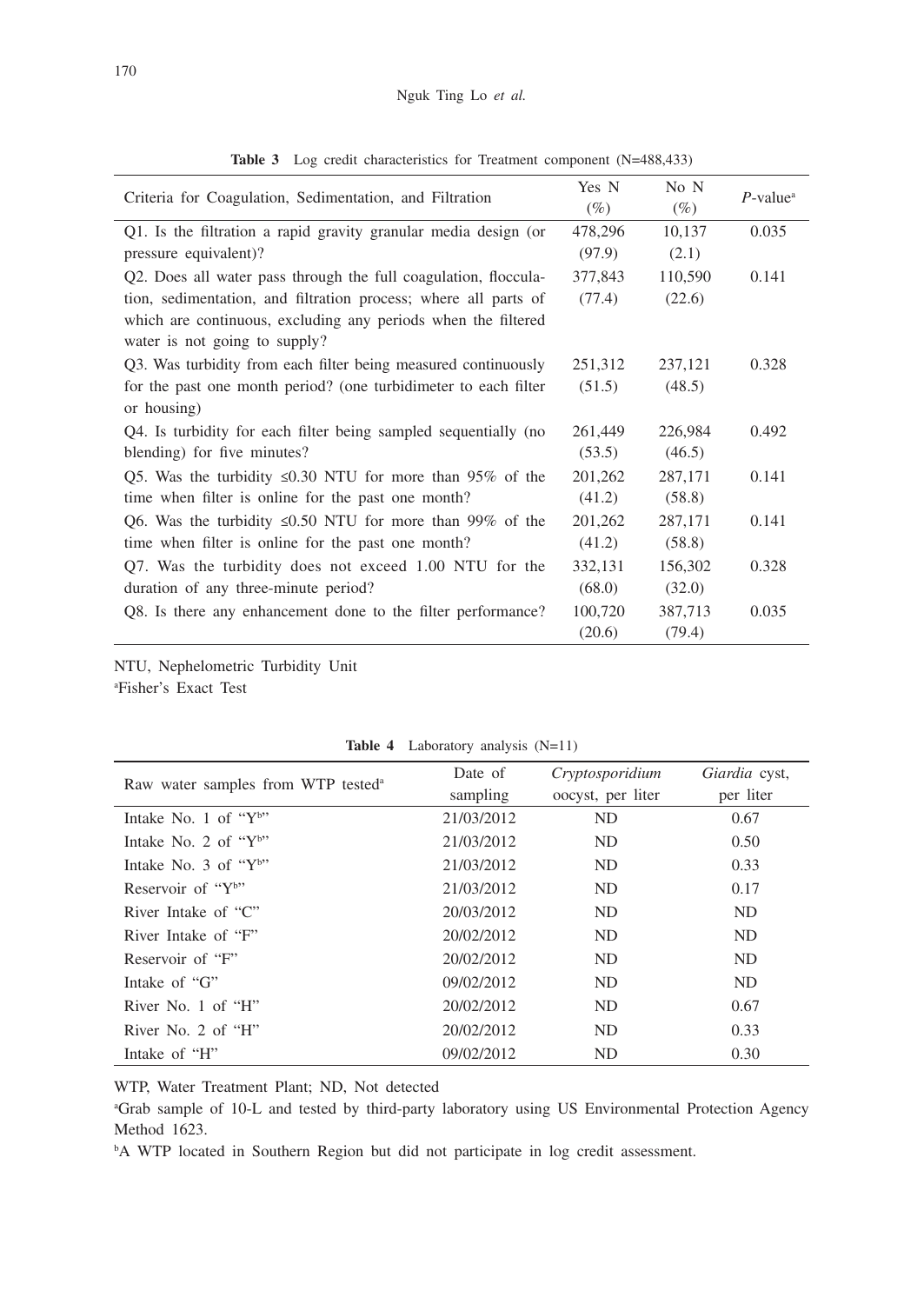|                                 |                |            |                  | Water Treatment Plant |                  |                  |  |
|---------------------------------|----------------|------------|------------------|-----------------------|------------------|------------------|--|
| Parameters                      |                | $F$ (n=51) |                  | G $(n=52)$            |                  | H $(n=39, 13^a)$ |  |
|                                 | Range          | Mean       | Range            | Mean                  | Range            | Mean             |  |
| Physical                        |                |            |                  |                       |                  |                  |  |
| pH                              | $6.0 - 6.9$    | 6.6        | $3.8 - 6.3$      | 4.9                   | $5.7 - 7.6$      | 6.4              |  |
| Color, TCU                      | $5 - 322$      | 98.8       | $20 - 900$       | 206.9                 | $0 - 1,200$      | 197.2            |  |
| Turbidity, NTU                  | $2 - 201$      | 23.9       | $13 - 550$       | 119.5                 | $25 - 781$       | 106.7            |  |
| Microbial                       |                |            |                  |                       |                  |                  |  |
| Total coliform,<br>$MPN/100$ ml | $2-$<br>16.090 | 781.8      | $23 -$<br>16,090 | 2,668.9               | $110-$<br>16,090 | 5,510.0          |  |
| Fecal coliform,<br>$MPN/100$ ml | $2 - 5.420$    | 237.5      | $8-$<br>16.090   | 922.8                 | $2 -$<br>16.090  | 2,164.0          |  |

**Table 5** Routine parameters of raw water in 2011 for Water Treatment Plant "F", "G," and "H"

TCU, True Color Unit; NTU, Nephelometric Turbidity Unit; MPN, Most Probable Unit; ml, milliliter a Total samples tested for microbial parameter in 2011 due to testing laboratory down for the rest of the time.

parameter ranges and microbial counts. This data was obtained from the same raw water samples collected for protozoan cyst detection.

## **DISCUSSION**

This is the first microbial risk assessment study conducted among WTPs in Sarawak, Malaysia, despite the fact that *Cryptosporidium* oocysts had been detected in raw and backwashed water among WTPs in Peninsular Malaysia<sup>11,20)</sup>. The low response rate  $(32%)$  to our study was expected and could be explained by the reluctance to assessment by water supply authorities, similar to previous studies<sup>21)</sup>. Furthermore, cryptosporidiosis and giardiasis were still possibly considered jargon among public health practitioners in Malaysia, as previously described<sup>23)</sup>.

The major water purveyors in Sarawak are either companies or statutory bodies owned by the Sarawak Government, with water management skills being inherited from the British colonization. Thus, similar to the scenario in the United Kingdom, management decisions are frequently made based on local factors occurring within the company's jurisdictional area and regulatory factors that are imposed by either local or central governments<sup>25)</sup>. Our results revealed that most water purveyors only checked the microbial parameters (i.e., total coliform and *E. coli*) required by the legislation, with no additional microbial tests performed. Emerging harmful water-borne diseases, including cryptosporidiosis, giardiasis, and rotavirus infection, are not notifiable under the Malaysian Prevention and Control of Infectious Diseases Act, 1988 (Act 432). From the experience of leptospirosis, a disease will only be gazetted as notifiable after the occurrence of severe cases. This contradicts the promotion of the WSP as focusing more on prevention rather than corrective action. In contrast, regional water companies in the United Kingdom may be prosecuted for supplying water unfit for human consumption<sup>25)</sup>. Water authorities and policymakers should focus more on water quality, since proper interventions are proven to reduce the disease burden of a nation.

Most WTPs employed "Coagulation, Sedimentation, and Filtration" in treatment, using a rapid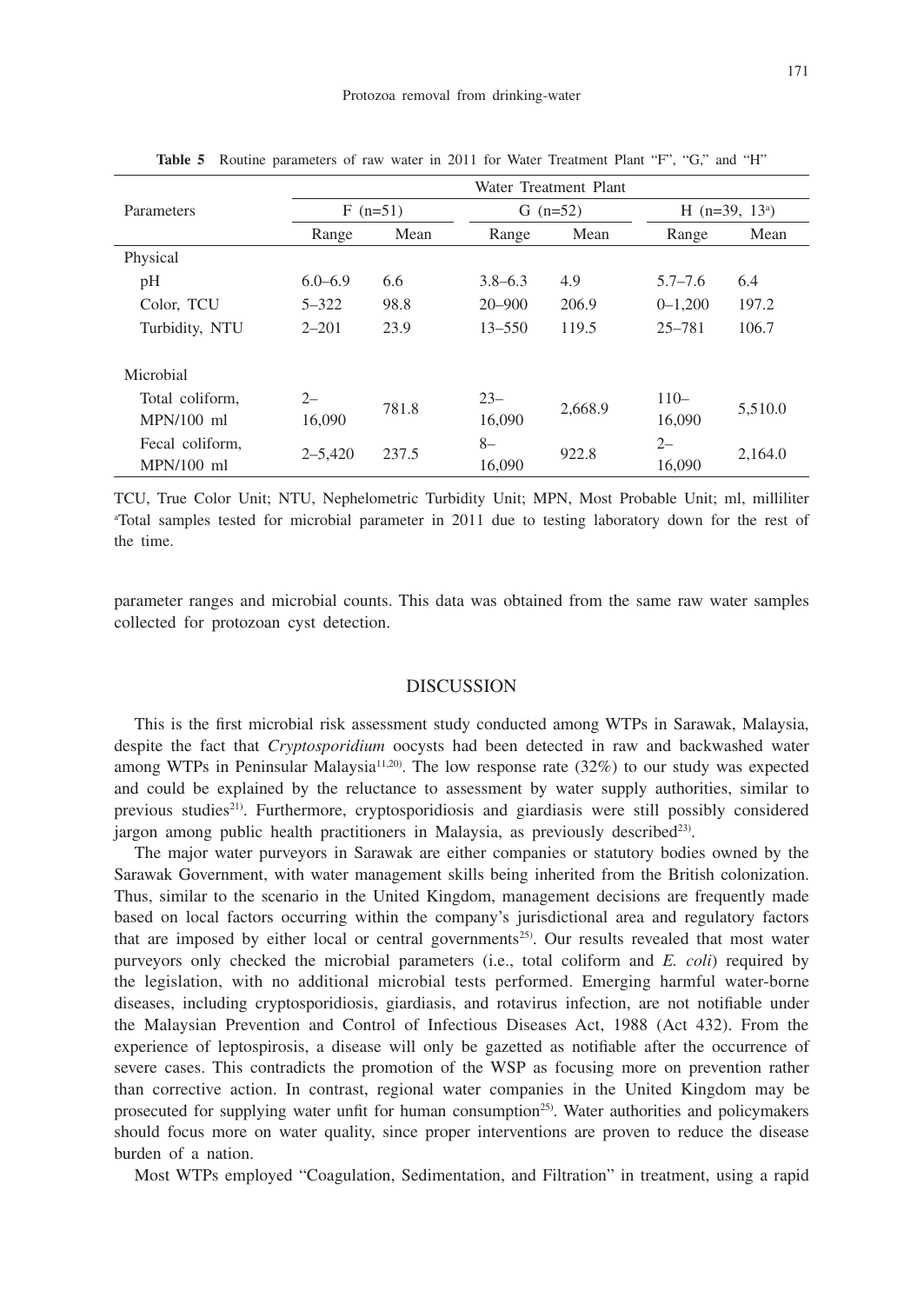gravity granular media filter without enhancement  $(P < 0.05)$ . This selected combination of treatment processes is best for the removal of protozoan risk in the treatment of surface water sources<sup>5,15-17</sup>). Most WTPs were able to achieve a filtered water turbidity of 0.5–1.0 Nephelometric Turbidity Units (NTU). Although this result falls within the acceptable limit (5 NTU) of the Malaysian National Standard for Drinking-Water Quality, a limit of 5 NTU cannot safeguard the water supplied against microbial risks such as *Cryptosporidium*4,15). For example, a massive *Cryptosporidium* outbreak in Milwaukee was undetected by the public health surveillance system until the situation became severe<sup>6,12</sup>). It is well understood that once an outbreak occurs, it will have a great impact on  $cost^{4,7,8)}$  and health<sup>4-6,8,9,15</sup>).

DWSNZ mandates a four log credit in cases of no prior protozoan risk determination for conventional WTPs serving  $>10,000$  people<sup>18)</sup>. None of the WTPs in our study achieved this target, mainly because turbidity (real-time turbidity) was not continuously measured and also because of the sole use of a chlorine-based disinfectant throughout the treatment processes. WTPs in Sarawak are inferior to those in Peninsular Malaysia, although both have been established for ≥11 years; however, WTP "X" from Peninsular Malaysia has the capacity to measure turbidity continuously during the treatment process. For this reason, the chances for misidentification of suboptimal treatment processes are elevated in Sarawak, hence decreasing the reliability of water supplied<sup>11,16,17</sup>. Thus, our study warrants attention from relevant planning and development authorities for imparity mitigation.

Differences in geography, climate, and community culture influence the raw water source quality and, therefore, influence the risk of microbial contamination $11,20$ . This is demonstrated by the fluctuating data displayed for three WTPs in northern Sarawak, where results indicated that the coliform count in raw water was elevated  $(>16,000 \text{ counts}/100 \text{ ml})$  on some occasions; however, no *Cryptosporidium* oocysts were detected in the 10-liter raw water sampled from the intake points, whereas less than one *Giardia* cyst/l was detected in seven of eleven raw water samples. Although these results improved compared with previous studies<sup>11,20</sup>), their reliability was considered low because of the sampling frequency and sample size. In several previous studies, the raw water volumes sampled for protozoa detection was at least 50-liter15,20). Therefore, we assume that the protozoan cyst detection in our study was under-reported. With reference to the WHO Guidelines for drinking-water quality<sup>17</sup>, the detectable concentration/l is  $4-290$  and  $2-30$ for *Cryptosporidium* and *Giardia*, respectively, from the bacterial fecal indicator results.

The present study has several limitations concerning sample size and financial aspects. Moreover, epidemiology profiles of water-borne diseases related to public water supply are limited in Malaysia. To date, laboratory protozoan cyst analysis is expensive and not feasible for routine analysis11). Thus, *Cryptosporidium* oocysts may be present in raw water, but remain undetected due to a single test method and small sample size of 10-liter. Although *Giardia* cysts were detected, their viability and endurance in water treatment processes should be questioned. Nonetheless, we strongly believe that our study provides an overview to the current situation in WTPs in Sarawak. We anticipate additional future research examining the emerging challenges of both chemical and microbial contaminants in drinking-water. This should be the ultimate goal of water treatment.

In conclusion, it is imperative that the existing water management policies and interventions be reviewed by all stakeholders, and that an all-inclusive approach toward water contamination is developed. WTPs in Sarawak did not achieve the log credits required to safeguard the microbial quality of water supplied, mainly because of lagging in the monitoring program. *Giardia* cysts were detected in 10-liter raw water samples, and indicator microbial parameters showed risky levels.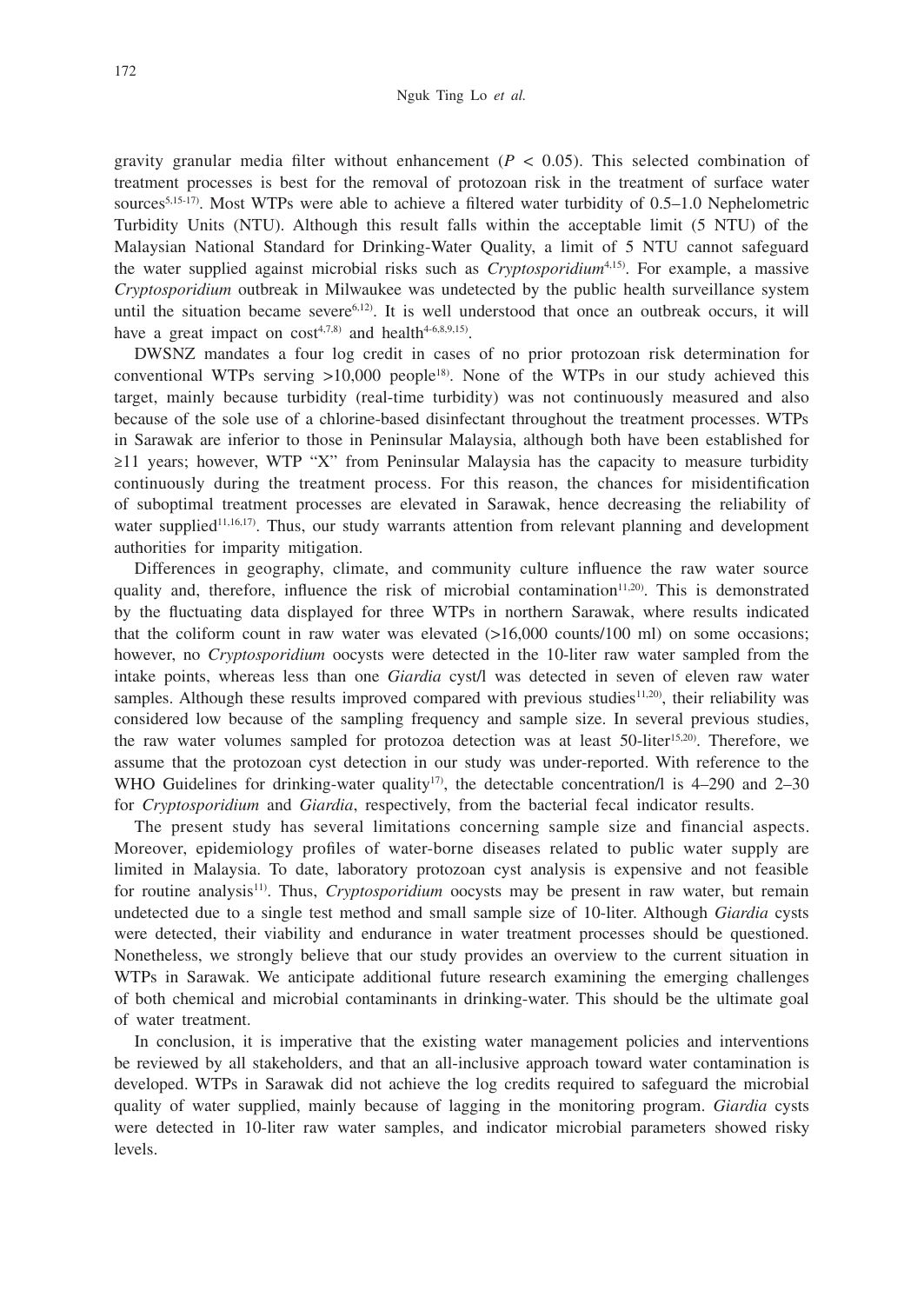# CONFLICT OF INTEREST

The authors declare that they have no conflict of interest.

# AUTHOR CONTRIBUTIONS

NTL contributed to the study design, data collection, statistical analyses, and initial drafting of the manuscript. MABS carried out the final manuscript revision. YALL designed the study and revised the manuscript. MHOR was particularly involved in the statistical analyses and thorough revision of the initial draft. JS performed an extensive study design review, statistical analyses, and helped in manuscript finalization. All authors read and approved the final manuscript.

# ACKNOWLEDGMENTS

The authors are grateful to Mr. Joshua A. Reyer, Assistant Professor, Department of Healthcare Administration, Nagoya University, for the technical support provided. They are also thankful to the staff of YLP for their eminent support. This study was partly supported by the nonprofit organization Epidemiological and Clinical Research Information Network (ECRIN), Kyoto, Japan.

# **REFERENCES**

- 1) Maslow AH. A theory of human motivation. *Psychol Rev*, 1943; 50: 370–396.
- 2) General Assembly declares access to clean water and sanitation is a human right. 2010, United Nations News Centre, United Nations. http://www.un.org/apps/news/story.asp?NewsID=35456#.WWRuJSwUnGg
- 3) We can end poverty: Millennium Development Goals and beyond 2015. 2013, United Nations Web TV, United Nations.

http://webtv.un.org/watch/we-can-end-poverty-millennium-development-goals-and-beyond-2015/2683614483001 4) Hunter PR, MacDonald AM, Carter RC. Water supply and health. *PLoS Med*, 2010; 7(11): e1000361.

- 5) Colwell RR, Huq A. Global microbial ecology: biogeography and diversity of Vibrios as a model. *J Appl Microbiol*, 1998; 85 Suppl 1: 134S–137S.
- 6) Bartram J, Cairncross S. Hygiene, sanitation, and water: forgotten foundations of health. *PLoS Med*, 2010; 7(11): e1000367.
- 7) Clasen T, Schmidt WP, Rabie T, Roberts I, Cairncross S. Interventions to improve water quality for preventing diarrhoea: systematic review and meta-analysis. *BMJ*, 2007; 334(7597): 782.
- 8) Prüss-Üstün A, Bos R, Gore F, Bartram J. Safer water, better health: costs, benefits and sustainability of interventions to protect and promote health. 2008, World Health Organization, Geneva.
- 9) Hunter PR, Zmirou-Navier D, Hartemann P. Estimating the impact on health of poor reliability of drinking water interventions in developing countries. *Sci Total Environ*, 2009; 407(8): 2621–2624.
- 10) Karanis P, Kourenti C, Smith H. Waterborne transmission of protozoan parasites: a worldwide review of outbreaks and lessons learnt. *J Water Health*, 2007; 5(1): 1–38.
- 11) Lim YA, Ahmad RA, Smith HV. Current status and future trends in Cryptosporidium and Giardia epidemiology in Malaysia. *J Water Health*, 2008; 6(2): 239–254.
- 12) Mac Kenzie WR, Hoxie NJ, Proctor ME, Gradus MS, Blair KA, Peterson DE, *et al.* (1994) A massive outbreak in Milwaukee of cryptosporidium infection transmitted through the public water supply. *N Engl J Med*, 1994; 331(3): 161–167.
- 13) Morris RD. Drinking water and cancer. *Environ Health Perspect*, 1995; 103 Suppl 8: 225–231.
- 14) Khan K, Factor-Litvak P, Wasserman GA, Liu X, Ahmed E, Parvez F, *et al.* Manganese exposure from drinking water and children's classroom behavior in Bangladesh. *Environ Health Perspect*, 2011; 119(10): 1501–1506.
- 15) Dillingham, RA, Lima AA, Guerrant RL. Cryptosporidiosis: epidemiology and impact. *Microbes Infect*, 2002; 4(10): 1059–1066.